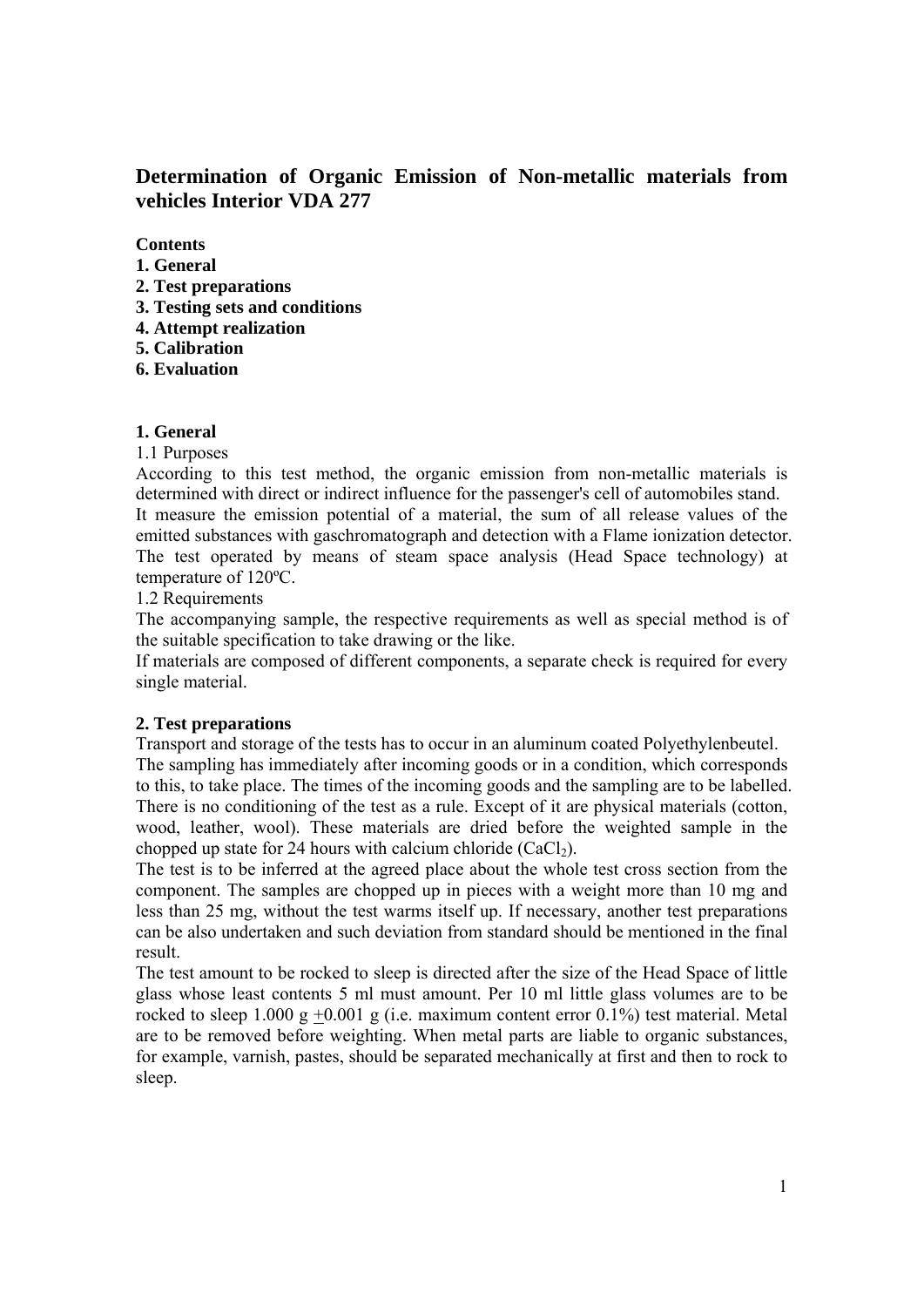The weighted test particles become in a Head Space little glasses (least 3 little glasses per test), then air-tighted with the use of a septums with the Teflon coating which points to the interior of the little glass.

## **3. Testing sets and conditions**

3.1 testing sets

Gaschromatograph for capillary column with Head Space Tester, flame ionization detector (FID) and calculator/ Integrator.

WCOT-capillary dividing column with a separating phase from 100% Polyethylene glycol (so-called Wax type, e.g., DBWax, Carbowax...)

0.25 mm I.D., 0.25 µm film thickness, 30-m length

Analytic balance, in the order of 0.1 mg

Microliter syringe, 5 µl, sample in vitreous body

3.2 measuring conditions

Stove temperature program GC: 3 minutes isotherm at 50ºC

 Heating at 200ºC with a rate of 12 K / min 4 minutes isotherm at 200ºC

Injector temperature: 200ºC

Detector temperature: 250ºC

Split ratio: approx. 1: 20

Carrier gas: helium

Middle carrier gas speed: approx. 22-27 cm /s.

Remark: the substance 2,6-Di-tert-butyl-4-methylphenol (BHT) must show a retention time smaller than 16 minutes.

# **4. Attempt realization**

The little glasses are tempered to the enrichment of the substances in the air standing about the test directly before the measurement 5 hours  $\pm$  5 minutes with 120  $\pm$  1 °C in the Head Space Tester and are analyzed directly afterwards. At least 3 tests are to be analyzed in each case.

The control value is determined by average signal value of at least 3 measurements with empty test little glasses.

The dosage must run off in all analyses of the tests, the control value and the calibration solution identically and reproduceable.

The separating column must be brought to the bake once per week for 15 minutes at maximum temperature.

## **5. Calibration**

For the quantitative determination of the total carbon emission as well as the amount of special single substances, calibration curve are compared with the method of the external standard.

For the total carbon emission, acetone serves as a calibration substance, for the single substances and the respective materials.

After installation of a new column and after changes in the device a basic calibration with 7 calibration concentration is to be carried out. In addition, a control calibration with at least 3 concentrations has to be carried out at least every 4 weeks.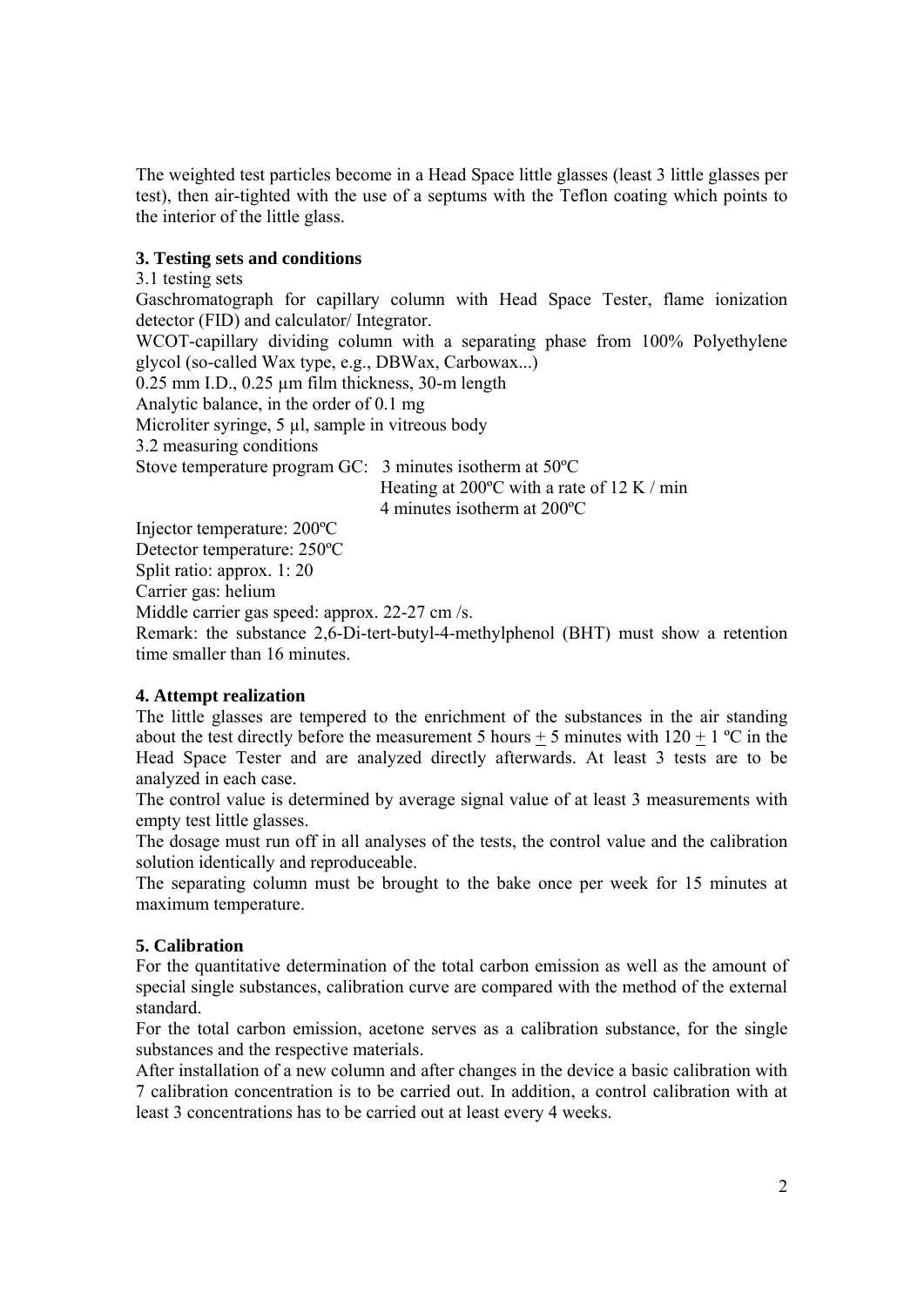For basic calibration, 7 calibration solutions of acetone with concentration of 0.1/0.5/1/5/10/50/100grams of acetone in per liter of n-Butanol is made. For the control calibration solution at least three concentrations 0.5/5/50 grams of acetone per liter are required. It is to be guaranteed that in the used n-Butanol show no Peaks at the same time as acetone.

For the single substances, calibration solution are to be produced in the same concentration like for the acetone-control calibration and in each case, a solvent is to be used which shows no peaks with the retention time of the relevant single substance and boiling point lies under 120ºC.

All substances used for the calibration procedure should be checked at least each year to show quality.

With the calibration measurement with one 5  $\mu$  - syringe in each case 2  $\mu$  + 0.02  $\mu$  (i.e. maximum injection error 1%) per 10 ml little glass volume in an empty, unlocked Head Space little glasses squirted. Specific attention should be paid to the fact that no air bubbles are in the cylinder when drawing the syringe. The little glass is closed directly after as under 2 described.

The calibrated sample is kept at a moderate temperature for 1 hour with 120ºC in the Head space Tester and then analyzed in accordance with the general test specification, whereby the temperature program of the gaschromatograph can be broken off after elution of the solvent. At least 3 measurements are to be carried out for each calibration solution. With the concentrations of the calibration solutions (in g/l), determined for the respective calibration substance, a straight line can be drawn, whose upward gradient represents the calibration factor  $k$  ( $k(G)$ ) for the least squares to take place. The coefficient of correlation K must be thereby larger than 0,995.)

## **6. Evaluation**

From the data of the gaschromatogram the total peak area as well as the surfaces of the peaks belonging to the single substance indicated in the design and/or TL must have to be extracted. For the computation of the total peak area only peaks are consulted, -their height greater than 10% of the triple value of the baseline is

And

-their area greater than 10% of the area of the Acetone peaks in the calibration solution with the concentration  $0.5 \text{ g}/\text{l}$  is

The detection limit of the analysis procedure must deliver a peak area and a peak height which is in each case smaller than 10% of the respective value which will receive for acetone in analysis of a calibration solution concentration of 0.5 g/l acetone.

The desired emission values result from the results of measurement as follow:

Total carbon emission  $E_G$ :

Ascertained from the total peak area which has arisen in the analysis of the tests, and the calibration factor k (G) from the acetone calibration

 $E<sub>G</sub>$  = Total peak area – Peak area of control x 2 x 0.6204  $K(G)$ 

The unit "  $\mu$ g carbon per g of sample ".